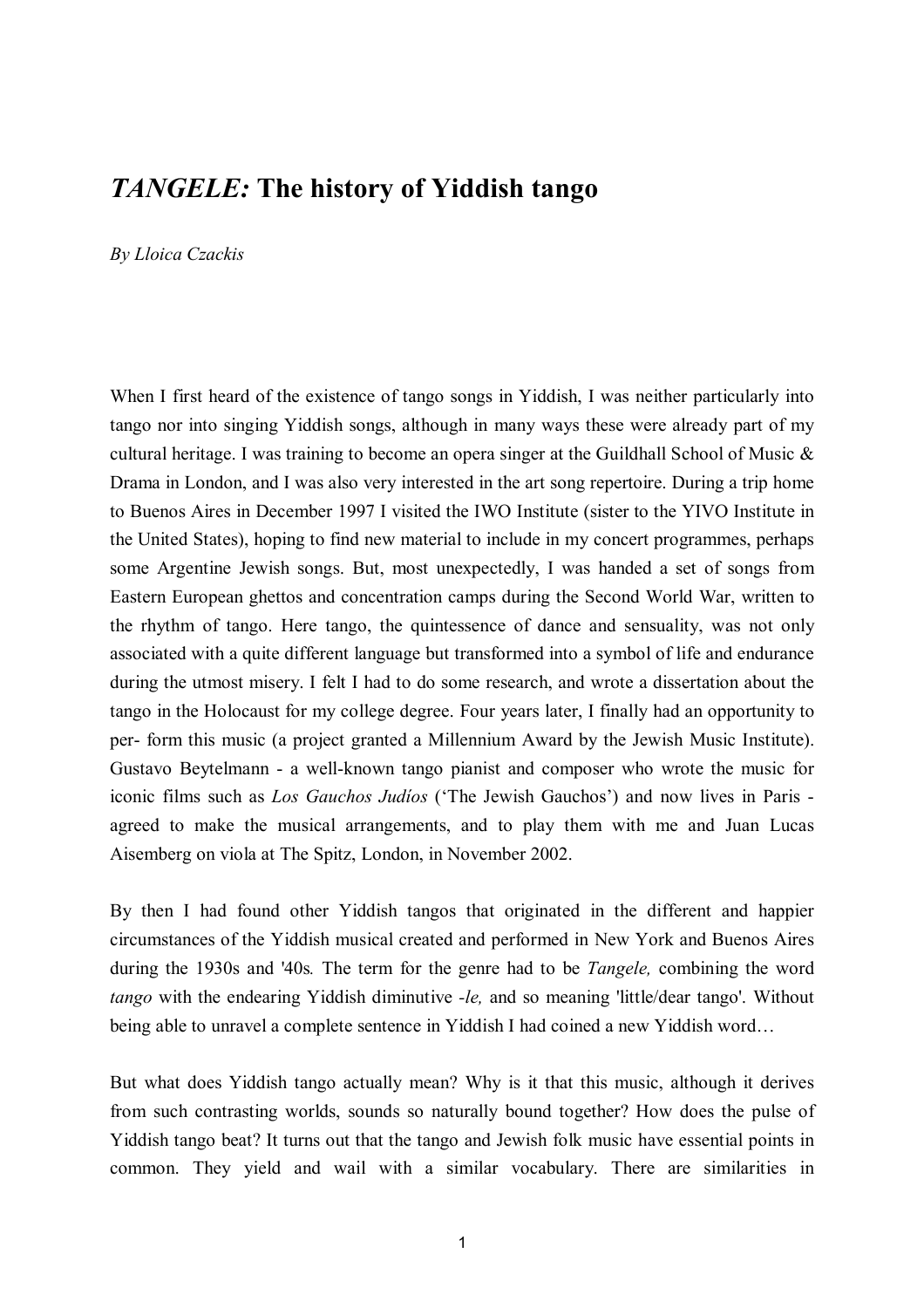instrumentation, such as the conspicuous use of the violin, and also in that inexplicable *benkshaft* (yearning) that colours the air.

## **The origin of tango**

Tango's origins are still discussed, but it is generally accepted that it developed in the Buenos Aires of the 1880s from earlier and similar Latin American dances. Argentina was an enormous stretch of land, with a countryside largely unpopulated after the massive slaughter of most of its native population in the 1879 Campaign of the Desert, led by the then War Minister, General Julio A. Roca. In response to Argentina's call for labour, settlers arrived in large convoys in the country's largest harbour, Buenos Aires, creating a cultural palette instilled with the tints of Italian, Spanish, French and Jewish immigrants as well as those from the Afro-Argentine community.

Many immigrants gravitated towards the harbour's houses of ill repute where, with a few drinks and companionship, found distractions to ease their sense of rootlessness and disfranchisement as strangers in a strange land. From this cultural brew emerged a new music that became the tango. Thus tango expresses more than frustrated love; it speaks of fatality, of painful destinies; of an unlikely ideal world. In the words of the tango scholar María Susana Azzi:

When facing critical situations in life, especially death - always present in tango - men and women release tensions through their fears and anxiety, and overcome desperation by performing rituals that could almost be considered religious: the *milonga* (a tango rhythm) is one of them *(¡Tango!: the dance, the song, the story, edited by Simon Collier; London: Thames* and Hudson, 1997).

Originally the tango as a dance represented the relationship between the prostitute and her pimp, and was therefore regarded as obscene. Only in 1912, when universal suffrage finally legitimised lower-class cultural expressions, was it absorbed into the wider society. The dance remained intact, whereas the music became less abrasive. This is the period called *Guardia Vieja,* or Old Stream, and lasted from the 1910s - coinciding with the arrival of tango in Europe - to around 1940.

## *Tango canción*: the introduction of lyrics

Initially these pieces of music had no words, and were often highly improvised. Then, in 1917, it became fashionable to write lyrics for the tango, leading to the birth of a star still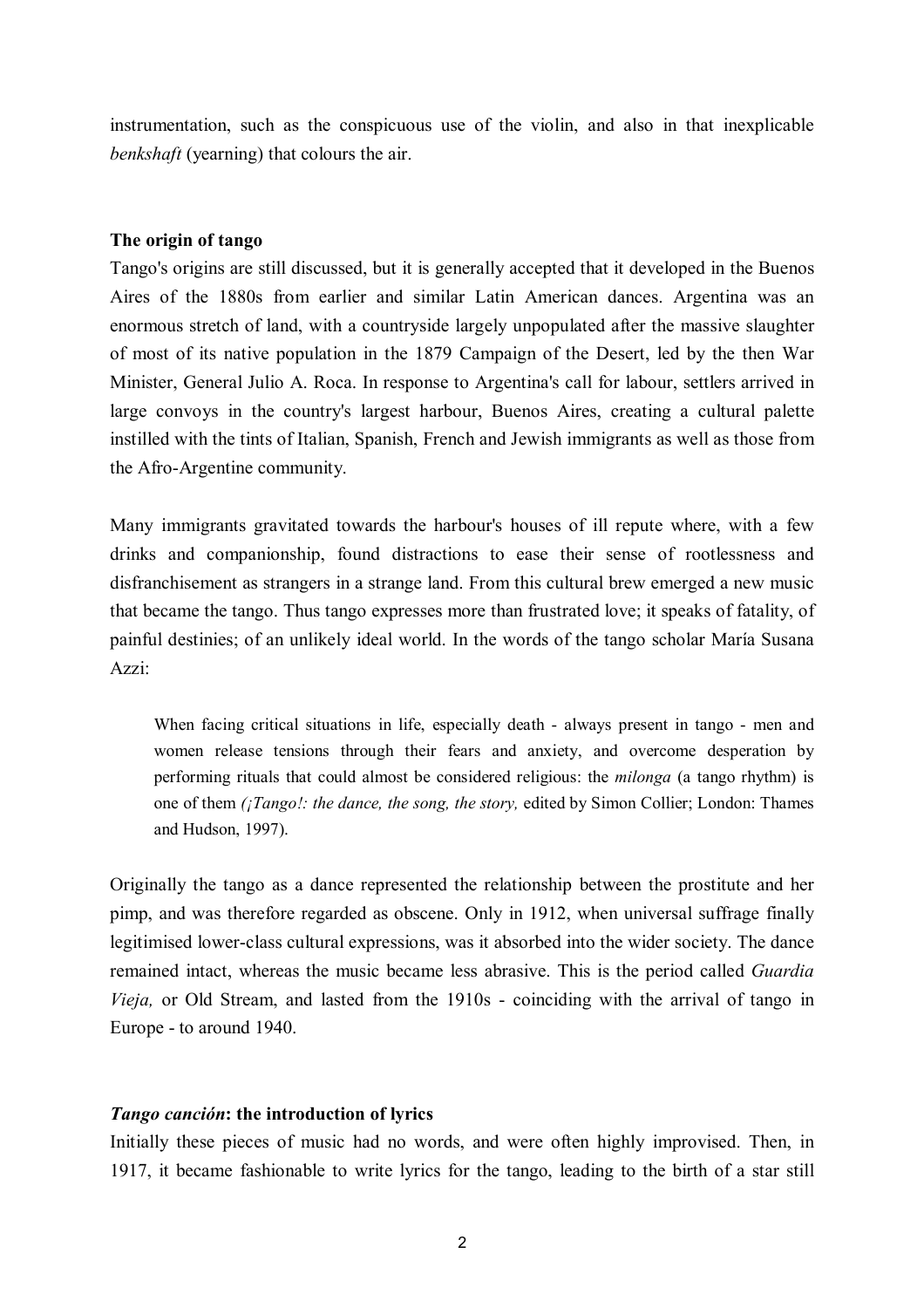celebrated today, the singer Carlos Gardel. Tangos with words were called *Tango canción* or, quite simply, 'tango song'.

Over the years the tango became part of daily life as a symbol of physical and spiritual solidarity. Its words were the voice of the people. Many intellectuals wrote poems for tangos, giving the genre a more romantic, nostalgic and less threatening air, a sweet remembrance of youth in an idyllic society that never existed. Others provided a more pessimistic and perhaps realistic view, such as Enrique Santos Discépolo in the lyrics of the famous tango song *Cambalache* ('Junk Shop') of 1935.

## **The arrival of Jews in Argentina**

As music of mixed culture, the tango scene featured performers from many different backgrounds, including Jews. Jews are thought to have arrived in Argentina together with the first Spanish explorers in the early seventeenth century, although they didn't participate openly in society until the following century. They were of Sephardi and German origin and worked as agents for British banking and trading companies. In 1852 they established the Jewish Congregation of Buenos Aires. An 1887 city census indicated the presence of 336 Jews in Buenos Aires, and it is estimated that there were about 1,500 Jews in the whole country.

It was at the end of that century that Jews started to become a significant presence on the shores of the Rio de la Plata. As part of its new policy of inviting immigrants to occupy its lands, the Julio A. Roca government (1880-86) made two attempts to attract Jews, particularly the Eastern European Jews that had began to stream into the United States as a consequence of the 1881 pogroms in the Russian empire. The first was a special mission in 1882 to establish contact with Russian and Ukrainian rabbis; but hearing no news of the Argentinian representative, who had fallen ill, they decided to head to the United States instead. The second attempt; in 1889, led to negotiations with the Jewish philanthropist Baron Hirsh in Paris, which resulted in the foundation of the Jewish Colonisation Association in 1891. Jewish immigration -both independent and sponsored by colonization associations -increased greatly, especially between 1900 and 1940. During this period over 250,000 Jews entered the country, making Argentina the second largest recipient of Jewish settlers in the Western hemisphere and Buenos Aires the largest Jewish community after New York.

Those who headed to the countryside became *gauchos judÌos,* or Jewish farmers. Those who stayed in Buenos Aires were usually traders or labourers. As they began to settle down, thanks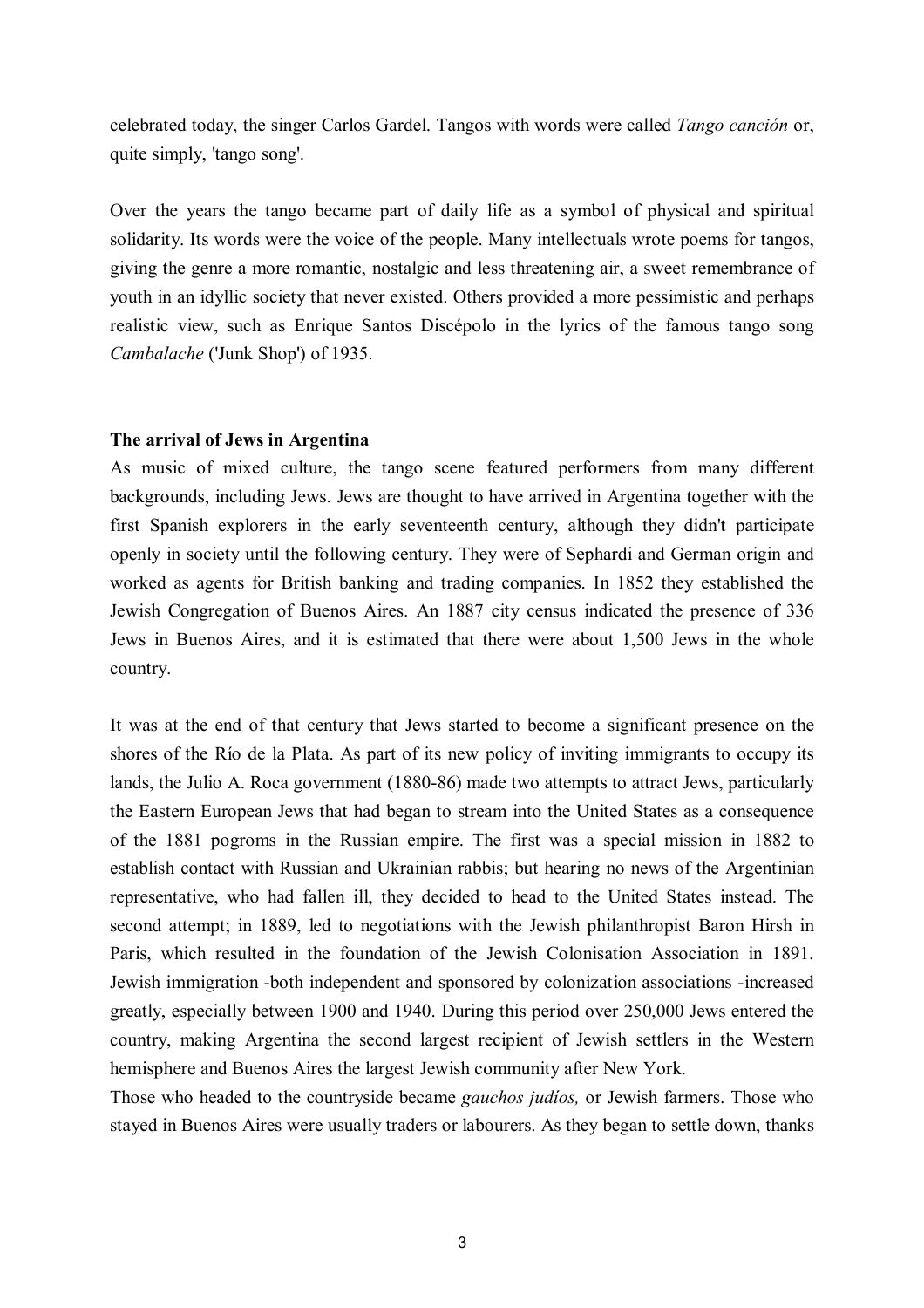to the development of the gramophone, all kinds of music started to make its way into their lives, from the operatic arias of Caruso to the tangos of Gardel.

#### **Jewish tango musicians in Buenos Aires**

By the 1930s, the height of tango's popularity, the Jewish community in Buenos Aires enjoyed a vibrant life that included three Yiddish newspapers and numerous cultural centres. It was also a key destination for eminent American and East European touring theatre companies. Jewish violinists arriving from Poland, Russia and Rumania often headed to the tango scene, as their instrument was already emerging as typical of the style. This was not only a source of income but a means of adapting to society, since other occupations kept the immigrants apart from gentiles. Many a Jewish mother who had arrived in the new land filled with dreams other son as the new Jascha Heifetz was deeply disappointed to see him taking a job in a tango orchestra or, worse, in cabaret, with all the additional dangers of assimilation. The temptation was hard to resist, however, as he could earn a living that was hardly achievable in the dreary jobs that most immigrants tended to take. Over the years many of these musicians became prominent figures in the world of tango, some of them still remembered today. Others moved on to performing in or conducting symphony orchestras -to the relief of their mothers!

In the 1930 and '40s Jewish musicians were well adapted to Argentinian society, although it is true that they tended to conceal their cultural identity. Jews and gentiles were able to share the same musical space, which gave room for mutual enrichment. This in itself is remarkable, given that these were times of rising fascist ideals in Argentina. Nevertheless, in the world of tango Jews were noteworthy as performers, authors, publishers and lyricists.

## **Yiddish tangos in Argentina**

Several Jewish writers created tangos with Spanish lyrics, which came to form part of the general repertoire, but it was inevitable that tangos would also emerge in Yiddish. Between the 1930s and the 1960s Buenos Aires was one of the world capitals of Yiddish theatre, attracting the greatest international stars such as Molly Picon and Jacob Kalish, Luba Kadison and Joseph Buloff, Maurice Schwartz, Herman Yabokloff, Dzigan, Ida Kaminska, Jan Peerce and Sara Gorby. They performed in the provinces as well as the capital, to audiences so hungry for Yiddish theatre that plays would not run for more than a week. Theatre was a crucial part of the immigrants' lives: the Yiddish Society of Amateur Actors was founded in 1902 and the IFT, the Idisher Folks Teater (Yiddish Folk Theatre), which still exists, opened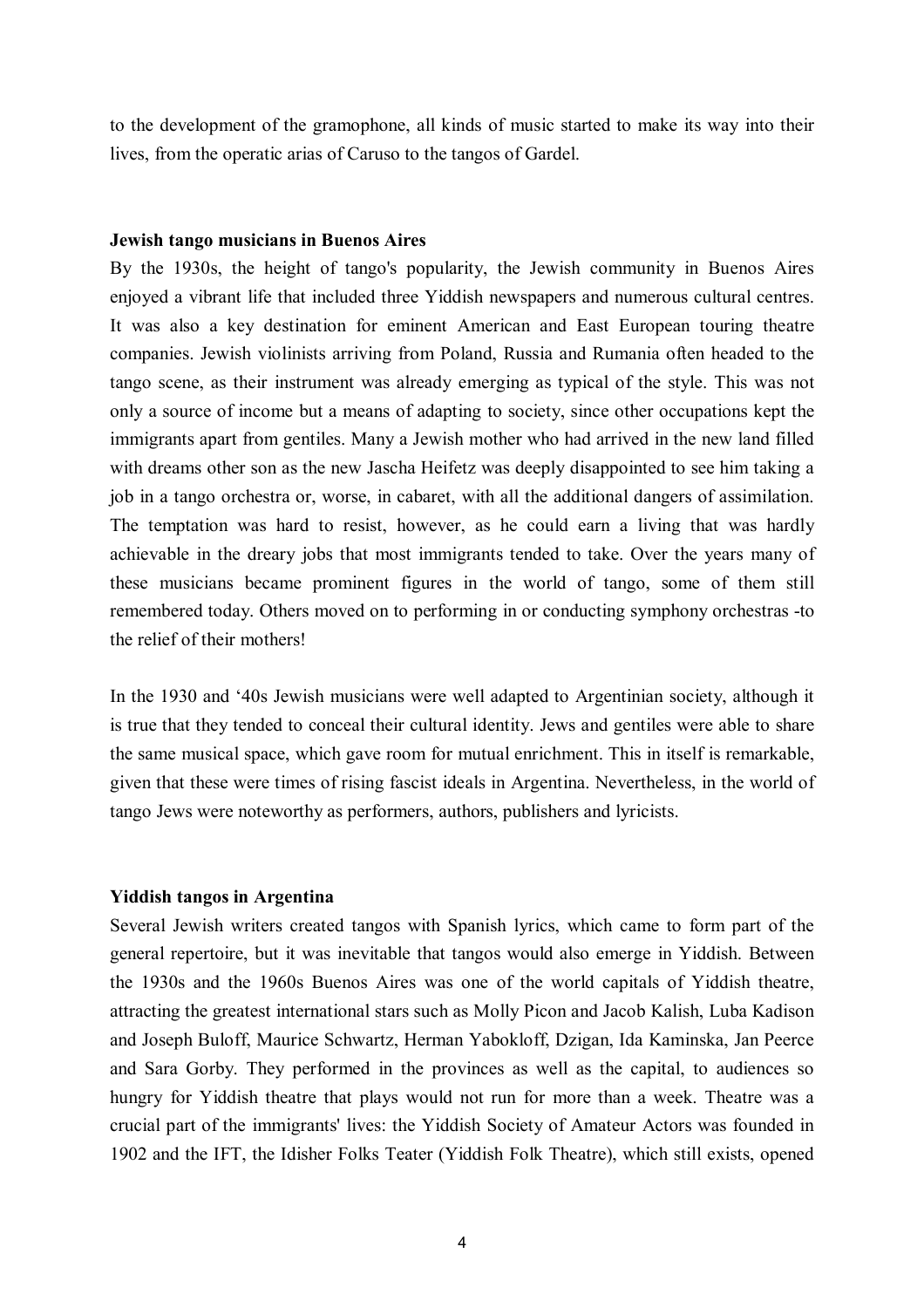in 1932. In 1939, there were five professional theatres devoted to Yiddish plays, although numbers declined to two in 1949 and only one, the Mitre, in 1960.

Jewish singers performed new Yiddish songs with tender or humorous lyrics and music, and often with a burlesque tone as well, the most famous of them being Jevel Katz, Max Perlman and Max Zalkind. In 1942 two immigrants from Bialystok, Abraham Szewach and Jeremía Ciganeri, wrote Yiddish tangos that were performed in revues in theatres such as the Mitre, where Ciganeri was the orchestra conductor. Back in Poland, they had written songs such as *Bialystok mayn heym* ('Bialystok my home') - which, according to Szewach 's daughter Elisa, became the city's anthem- and *Bialystoker geselakh* ('Little Bialystok streets'). In my November 2002 concert in London, I had the privilege of giving the European premiere of their four Yiddish tangos (published in 1942 by the Buenos Aires Editorial Fermata, run by another legendary Jewish figure, the poet Ben Molar).

## **Tango in Europe**

Recordings of tango made in Argentina helped bring the musicians to Europe, around the 1910s, during the *Guardia Vieja,* taking ballrooms and cabarets in Paris, Berlin and London by storm. Together with jazz it offered cheap and unsophisticated relief from the recent traumas of war and inflation, rousing the people to dance their way to the rhythm of lighthearted melodies into the Golden Twenties. This was the time of cabaret in Berlin and Paris, the first years of atonal music and abstraction in painting, and peoples' needs were easily met by the exotic tango. By 1914 the tango well rooted: the London Savoy Hotel held tango dinner par- ties; in Paris, high-society ladies enjoyed private dance lessons with Argentinian teachers, and the colour of their dresses was a fashionable shade of orange, the tango colour.

Meanwhile, back in the Buenos Aires cabarets and theatres frequented by the rich, the tango, having been blessed by the Parisians, finally gave its musicians a professional status. This was the period when Roberto Firpo conducted the most celebrated *Orquesta Tipica* (typical tango band). As the music enjoyed growing popularity, it soon reached Eastern Europe. Famous Argentinian tangos were translated into local languages, so that even in the 1920s the popular song *El Choclo* was being sung in Russian in Odessa, and *Adios muchachos* had a Polish version in Warsaw.

Some of the numerous musicians performing tango in pre-war Europe were also Jews, either Argentinians who had joined a touring *Orquesta TÌpica* or Europeans. Amongst the Argentinians were the conductor Bernardo Alemany (who also performed in the USA) and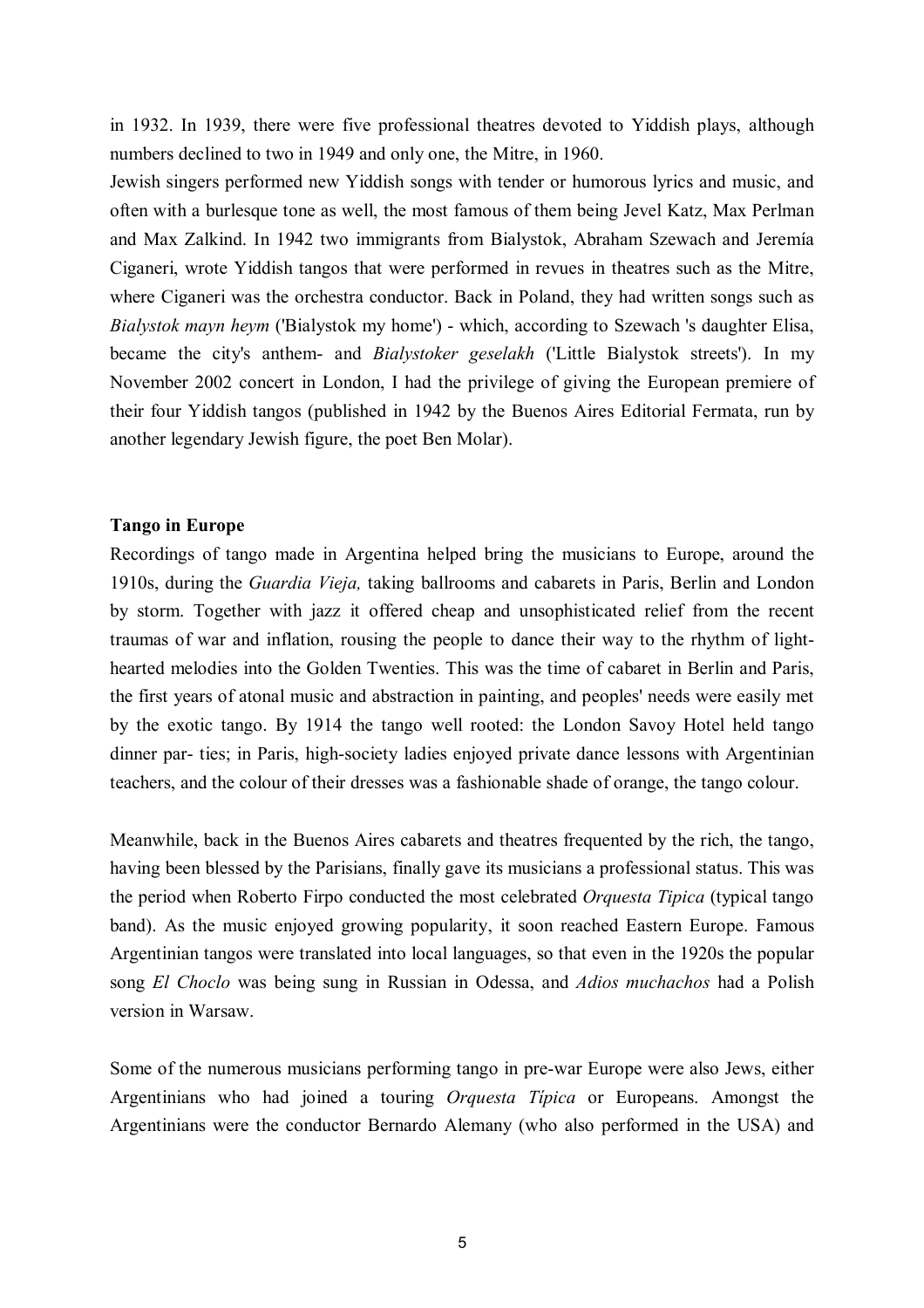members of ensembles led by J. B. d'Ambrogio and Eduardo Bianco<sup>1</sup>, such as the ensemble Bachicha, including the bandoneonist<sup>2</sup> José Schumajer and the singer Juan Carlos Cohan. Their European counterparts included the Italian brothers Ettore and Guiseppe Colombo, who played the *bandone on* in the sextet Brodman-Alfaro (Alfaro being the pseudonym of the French-Jewish cellist Jean Levesque), a popular ensemble in the Paris of the 1920s. Another French-Jewish musician was the pianist and composer Marcel Lattes, born in Nice in 1886, and whom Carlos Gardel revered as *el celebrado maestro.* 

At the same time European composers, some of whom were also Jews, started to write new tangos. The renowned Rumanian cimbalom player Joseph Moskowitz (1879-1953), whose repertoire included the: classics, ragtime and worldwide folk dances, recorded his song *Argentine Dance (Tango Argentino)* in 1916, when he had already emigrated to America. A Polish Jewish composer who enjoyed great success in Germany -although he is almost forgotten today -was Paul Godwin *(née* Pinchas Goldfein). From 1923 to 1933, the Deutsche Grammophon label sold 9 million copies of over 2,500 titles recorded by Godwin. A key to Godwin's success was his ability to please a market that was thirsty for different styles, so it was not surprising that he came up with titles such as *Kitsch-Tango* and *Der Michel wird nicht kluger durch den Krieg* ('The war didn't make Michael more intelligent').

But in 1933 the situation for Jewish musicians working in Berlin became unsustainable, so Godwin settled in Holland, and was soon confined in the Amsterdam ghetto after the German occupation of the Netherlands. During this time the Hollandsche Schouwburg (Dutch Theatre) was renamed the Joodsche Schouwburg (Jewish Theatre) and was restricted to Jewish performers and audiences. In 1942 the theatre became an assembly point for Jews being sent to Westerbork transit camp, and thence to Auschwitz. The history of the Schouwburg is recalled by the Viennese Jewish actress Silvia Grohs-Martin, who performed there with Godwin, in *Silvie* (New York: Welcome Rain, 2000):

I had a love affair with every inch of this theatre. The walls, the seats, the footlights, and the drafty backstage. Adoring fans nightly packed the theatre, Jews and non-Jews alike (the latter

l

<sup>1</sup> Eduardo Bianco (1892-1959) was one of the most popular Argentinian tango musicians who conquered Europe. Born in Buenos Aires, he played the *bandoneón* with many local ensembles until his departure to France in 1923. He con- ducted numerous *Orquestas TÌpicas* such as the famous ensemble Bachicha, and performed in Madrid, Paris, Marseille, Biarritz, Leningrad, New York, Boston and the Middle East. His tangos gained great international acclaim, *Plegaria* ('Plea') being his major success. Bearing the dedication 'to his majesty the King Alfonso XIII', this tango was written in 1929 and recorded the same year in Barcelona by Celia G6mez. Without disguising his sympathy with fascist ideals, Bianco proceeded to dedicate another tango, *Evocación* ('Evocation'), 'to his Excellency Benito Mussolini', in 1931. When the popular *Plegaria* reached Nazi camps - Bianco had played it himself for Hider and Goebbels in 1939 -the Germans adopted it as a hymn that they imposed upon the orchestras in the camps.

<sup>&</sup>lt;sup>2</sup> The *bandoneón*, today an emblem of tango, is an instrument that belongs to the accordion family, invented in Germany by Heinrich Band. It is thought to have arrived Buenos Aires in 1865, joining tango ensembles by 1890.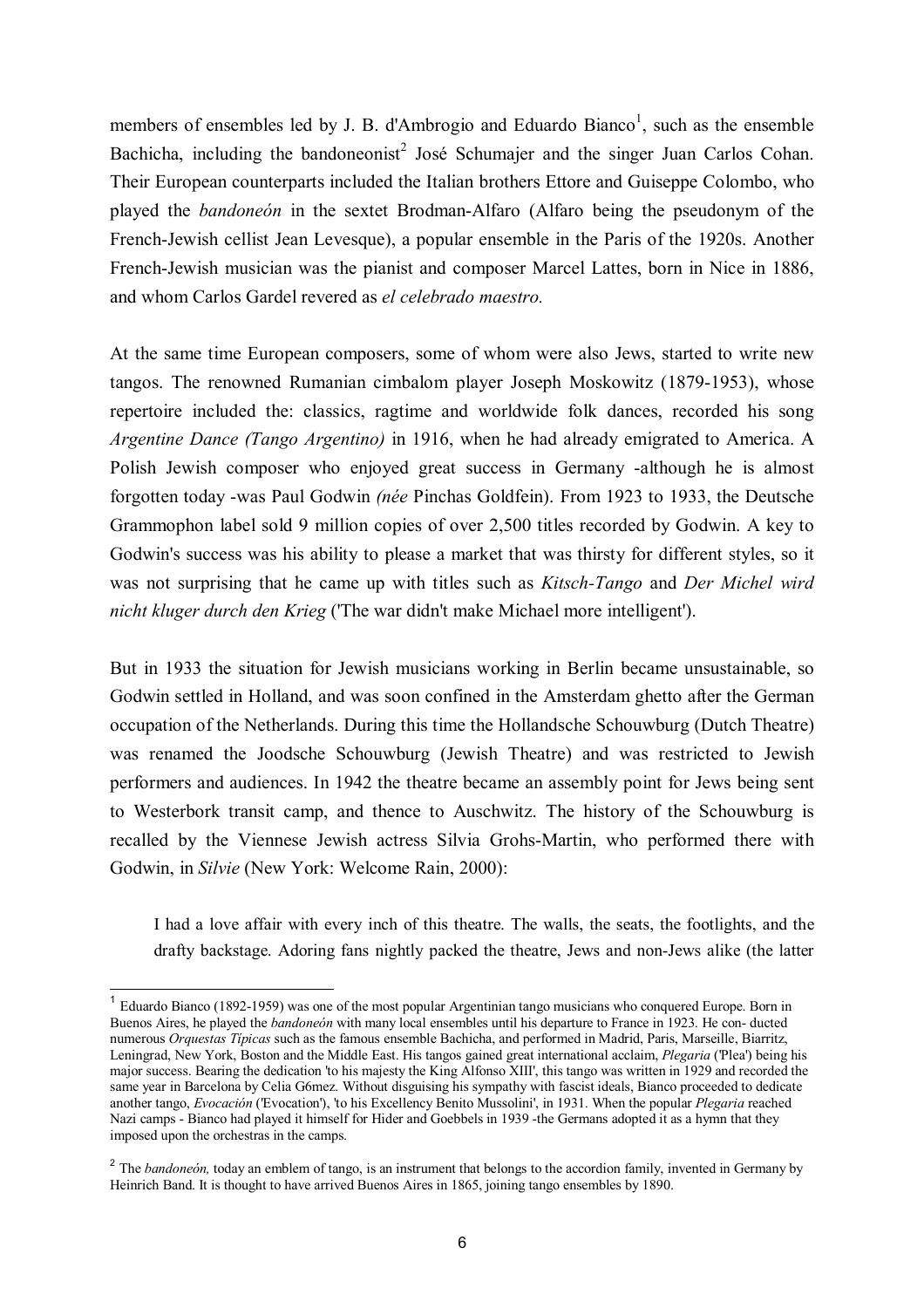wearing yellow armbands to blend in), and watched everything from cabaret numbers to Greek tragedy.

Although Godwin was deported to an extermination camp, he survived and returned to Holland, where he joined the Holläandischen Streichquartett in 1947; this was the beginning of a new career as a classical musician, playing Mozart, Schubert, Shostakovich and Hindemith instead of the popular tunes of the day. The crowning moment of his career was when he played with Yehudi Menuhin.

Another Polish Jewish musician who performed tangos was Henryk Gold, a pioneer in the history of Polish jazz and dance music, and one of the most prolific songwriters in Poland during the inter-war years. Gold was born in 1898 in Warsaw into a very musical family. His brother, Artur Gold (1903-43), was also an orchestra leader and composer of note, writing many of the popular tangos of the 1920s and '30s. Immediately after the First World War, when Poland regained its independence, jazz began to sweep across Europe from west to east. In 1925, Henryk and his brother Artur formed the Gold Orchestra, an 8-piece jazz band, to play at the Cafe Bodega in Warsaw. Their immediate success led to a recording contract with the Syrena company, producing records that included not only jazz tunes but also the tangos and waltzes which were required of any orchestra during the period.

In early 1939, Gold and his orchestra were invited to be part of the Polish delegation to the World's Fair in New York, which led to an auspicious turn of events, as Gold was forced to stay temporarily in America at the outbreak of the Second World War. He eventually moved to Paris, but his brother Artur did not share his good fortune; he perished in Treblinka in 1943.

In 1926 Artur Gold had founded a new chamber orchestra with Henryk and his friend Jerzy Petersburski (1895-1979), playing in fashionable Warsaw cabarets. Petersburski *(nÈ* Jerzy Melodysta) was also a popular composer of light music who studied at the Warsaw Conservatory and in Vienna, and later played and recorded with famous singers and instrumentalists such as Eugeniusz Bodo, Chor Dana, Jerzy Czaplicki, Mieczyslaw Fogg and Ludwok Sempolinski. His large catalogue includes numerous waltzes, tangos and foxtrots, but none would become as famous as his *Tango Milonga* (1929). Petersburski's band played in Vienna, where *Tango Milonga* was sold to the Wiener Boheme Verlag, and given German words by Fritz Lohner-Beda as *Oh, Donna Clara!*, which would be its trampoline to international fame. A few weeks later, Pierre Meyer and Miss Florence sang *Oh Donna Clara* in the finale of the *Paris qui remue* revue at the Paris Casino. From there the song travelled to America, receiving its premiere by none other than Al Jolson.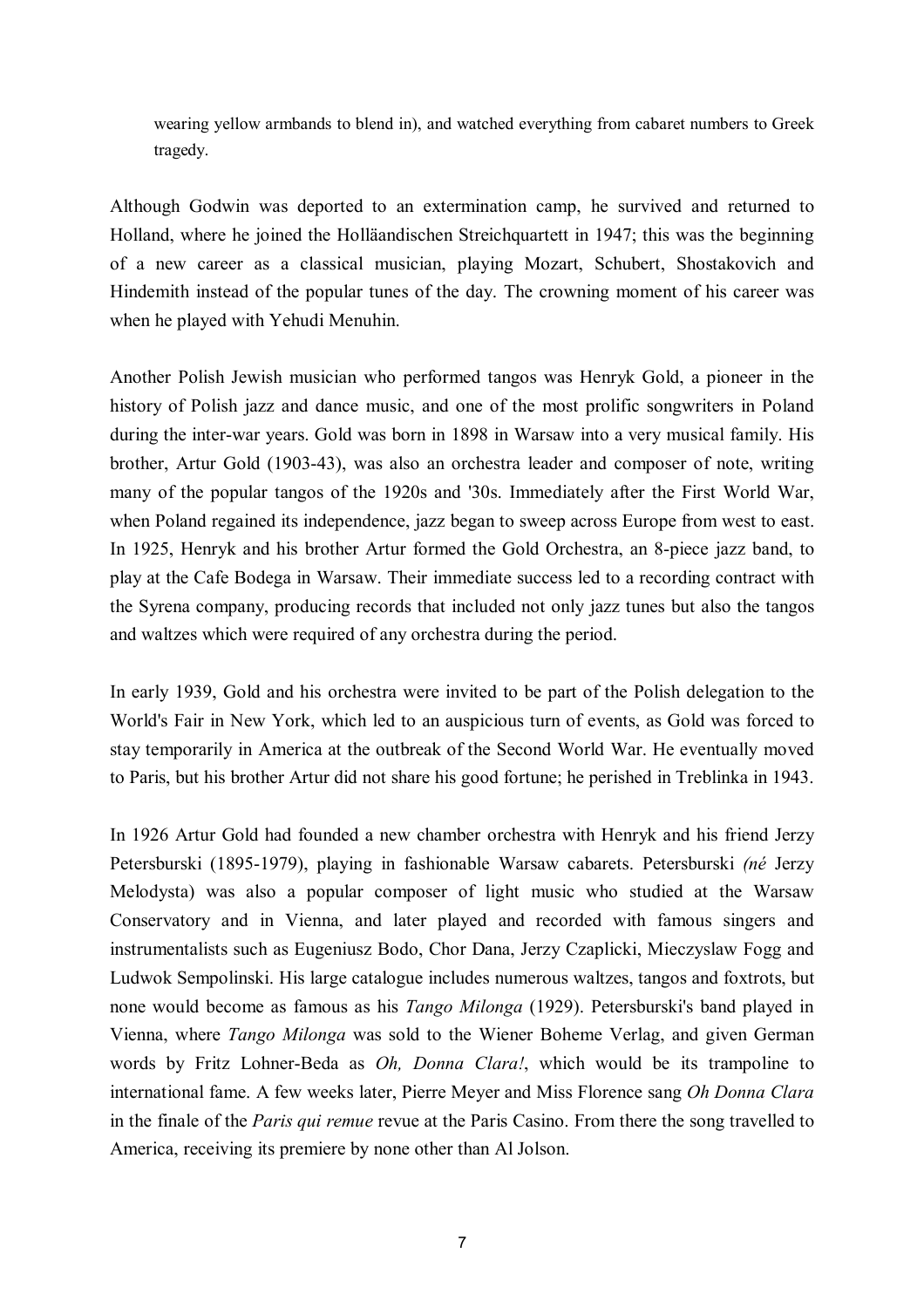## **Tango during the Holocaust**

By the time of the Second World War the tango was unquestionably one of the most popular ballroom dances in Europe. In ghettos and concentration camps, therefore, we find such music both as part of the enforced repertoire of the *Lagernkapellen* and as a means of selfexpression by Jewish inmates.

Camps and detention centres such as Auschwitz, Terezin, Mauthausen, Dachau and Buchenwald formed orchestras, called *Lagernkapellen,* where amateur players performed with established professionals. The random arrival of instrumentalists led to far-fromtraditional ensembles, with gl1itars, accordions and tambourines, and often lacking some of the usual instruments. Their repertoire varied from classical and twelve-tone music to jazz and saloon tunes, including tangos.

The concept of the *danse macabre* was hardly a Nazi invention, as it has been present in the spirit of tango from the start. (The first film ever devoted to the tango - José Agustín Ferreira's silent movie of 1917, which explored the mythic world of Buenos Aires songs, suburbs and characters - was called *El tango de la muerte.)* Yet the Nazis recognized the twofold nature of tango, and (to quote Collier's book *Tango!* again):

approved of it because it engendered no spirit of rebellion, unlike the Afro-American jazz that they so abhorred and interdicted... jazz was seen to encourage disobedience, to engender a collective delirium and a feeling of abandon; the tango was seen to provide an escape, a willing preoccupation with the dance as an oblivion of the self rather than as an incentive to disobedience.

Not only did they allow the tango, they forced *Lagernkapellen* to play this music, particularly during executions. Because of this practice, any music played by an inmate orchestra during exterminations acquired the generic name of Death Tango. In *The Janowska Road* (London: Lowe and Brydone, 1996) Leon Weliczer Wells offers an eyewitness account:

Outside the gate music starts to play. Yes, we have an orchestra made up of sixteen men, all inmates. This orchestra, which has some known personalities in the music world in it, always plays when we are going to and from work or when the Germans take a group out to be shot. We know that for many, if not all, of us the music will someday play the Death Tango, as we call it on such occasions.

The spirit of this ruthless form of entertainment is captured in what is probably the most famous single poem to emerge from the Holocaust. In May 1947 the Bucharest magazine *Contemporanul* published *Tangoul Mortii* ('Tango of Death'), by Paul Antschel under his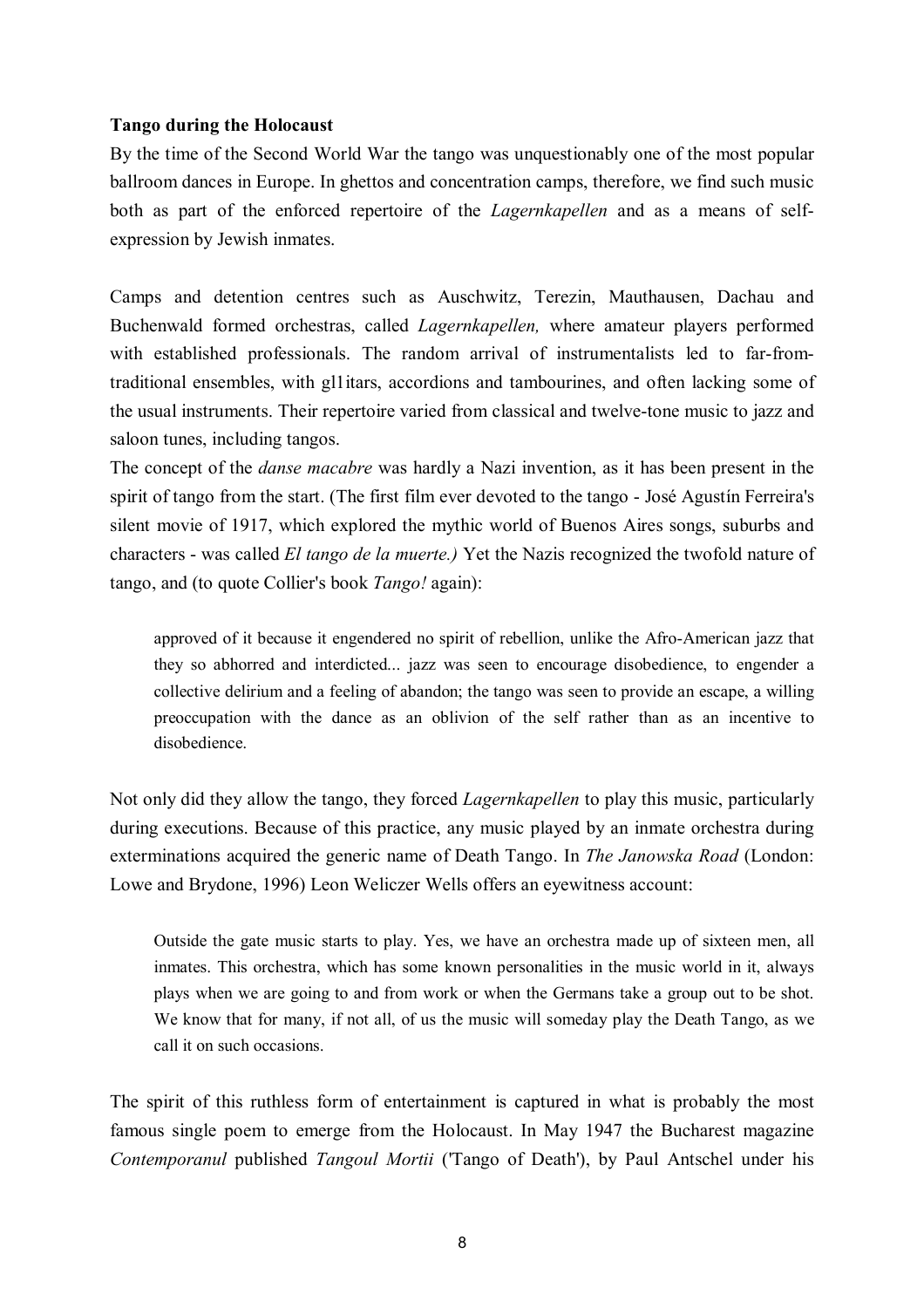pseudonym Paul Celan. According to John Feltsiner in *Paul Celan - Poet, Survivor, Jew*  (London and New York: Yale University Press, 1995), Celan may have written it as an evocation of what he read in the pamphlet about *The Lublin Extermination Camp (Maidanek),*  prepared by Konstantin Simonov and published by the Soviets in 1944.

## **Yiddish Holocaust tango songs**

Meanwhile, new songs were emerging from the ghettos and camps in the popular rhythms of the time, including tango, and in the language that was familiar to most of the inmates, Yiddish. A number of them were also in Hebrew, Russian, Polish, French, Rumanian, Hungarian and even German. These songs are a remarkable testament to the creative ability of a people to demonstrate their endurance, ingenuity and resourcefulness under the most inhuman conditions. They also served to rally and organize people for survival and struggle against the tyrants. Through all the songs there flows the will to live, to preserve dignity and the cherished traditional customs of learning and teaching. They describe the crowded quarters, the scarcity of food, the irritations and degradations heaped upon the Jews. Many of these pieces are collected in the famous book *Lider fun di getos und lagern* (Songs from Ghettos and Concentration Camps), published in New York in 1948. During the war the Nazis had ordered Shmerke Kaczerginsky to select books from the YIVO, the Institute of Jewish Research, which was established in Vilna (Lithuania) with branches in New York and Buenos Aires. His task was to hand over his selection from the archives for shipment to Germany, but he managed to conceal and save a very large number of original works and manuscripts until after the war. After escaping the Vilna ghetto, he joined the partisans and continued to gather songs from many sources, including his own poems, which were then incorporated into this work.

His poem *Friling* ('Springtime'), which he wrote after the death of his wife, was set to a soulful tango melody by the composer Abraham Brodno; it has become one of the most loved Yiddish songs, and touchingly performed by Adrienne Cooper and Zalmen Mlotek in their recording *Ghetto Tango*. Kaczerginsky's book, a constant source of information for musicians and scholars around the word, contains 250 texts and 100 tunes from 30 ghettos, camps and forests (where the Jewish partisans had their encampments). It consists of an anthology of songs gathered by Zami Feder, entitled *Katselider* (Concentration Camp Songs), a notebook of songs by Lusik Gerber, a number of songs collected by the American-Yiddish poet H. Leivick (1888-1962), and Kaczerginsky's own compositions.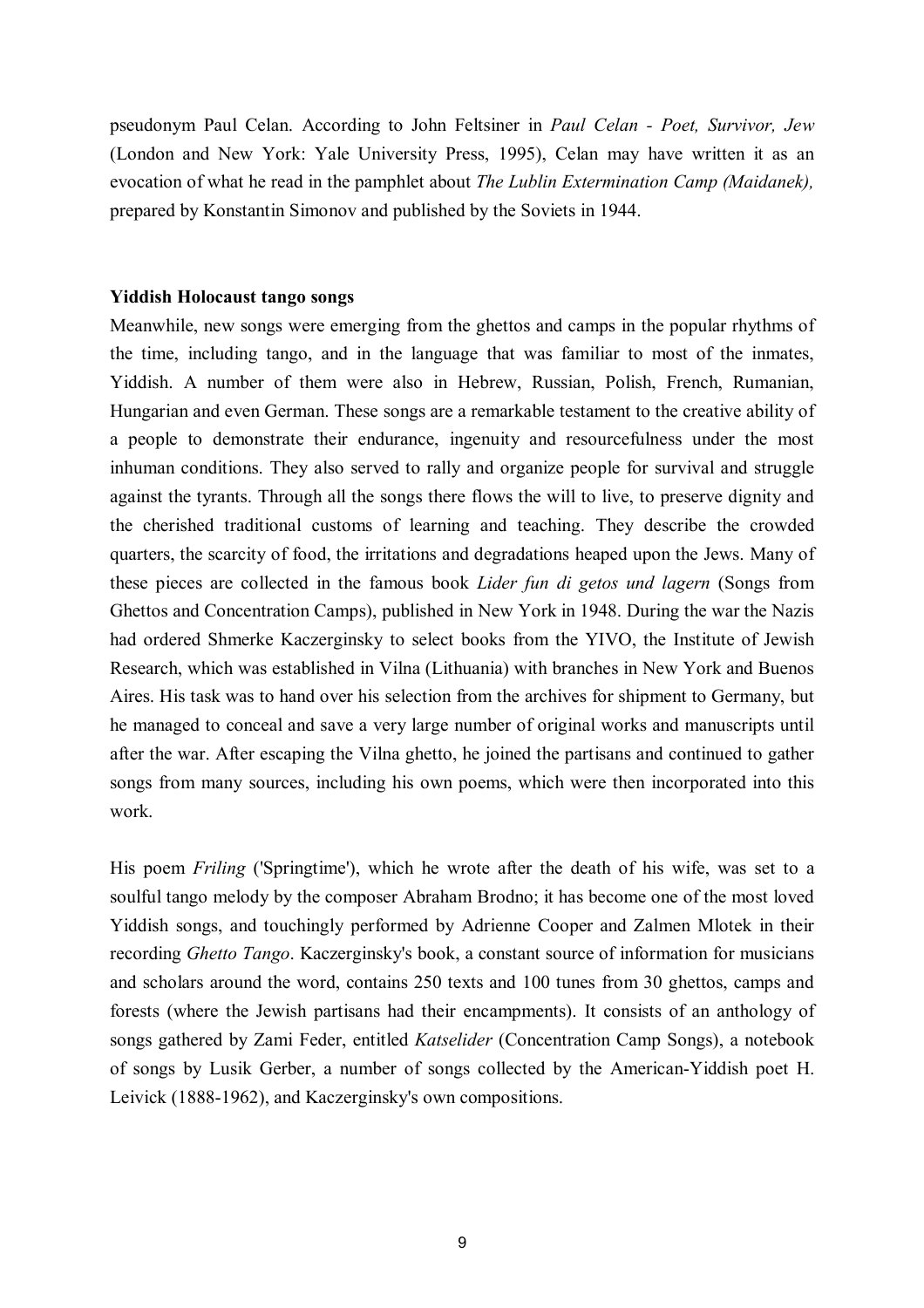The songs can be grouped into different categories: lullabies; work songs; satirical songs and ballads; prayer songs, songs of pain and anguish, shame and humiliation; songs of ghetto life; songs of heroism, hatred for the enemy, faith and hope, struggle and joy in victory. Almost entirely absent are the songs of normal times, love and marriage, children, joy in work and study, humour and merriment. Yiddish tangos appeared in ghettos such as Vilna, Kovno, Lodz, Bialystok, Shauliai and even in Auschwitz. Although they differ fundamentally nom traditional Argentine tangos, they still retain the flavour of tango, the essential angst described by Enrique Santos DiscÈpolo as *a sad thought that is also danced*.

## **Yiddish tango in America**

In the Unites States tango was especially related to the icon of the Latin lover, the romantic stereotype represented by Rudolf Valentino in films of the 1920s. The tango is danced in silent films such as *Four Horsemen of the Apocalypse* (1921), *Blood and Sand* (1922) as well as *Flying Down to Rio* (1933), starring Fred Astaire and Ginger Rogers. The mood suited to perfection the light-hearted Yiddish musicals that were emerging in New York before and during the war, and the cosmopolitan composers and lyricists incorporated the tango into their plays.

One of the most popular figures of the time was Molly Picon, who enjoyed a great reputation as an actress in the Yiddish theatre and in films and often as a lyricist as well. During the 1920s she often travelled to Eastern Europe with her husband, theatre director Jacob Kalish, performing in Vilna and Rumania, before returning to her native Manhattan.

In 1934 Picon wrote the lyrics to the song *Oygn* ('Eyes') for her to perform in Kalich's production *Eyn mol in lebn* ('Once in a lifetime') at the Public Theatre in New York, and Abraham Ellstein set it as a tango. The same year, Alexander Olshanetsky and Chaim Tauber created the musical *Der katerintshik* ('The organ grinder'), including another celebrated Yiddish tango, *Ikh hob dikh tsufil lib* ('I love you too much'); over the years this song has been performed by Luba Kadison, the Barry Sisters, the Klezmer Conservatory Band, Santana and many others.

## **Conclusion**

The tango results from a merging of different cultures whose origins can no longer be traced. No one can claim true authorship. Its mixed nature explains why it has been continuously embraced and transformed during its extraordinary voyage around the world. Yiddish tangos